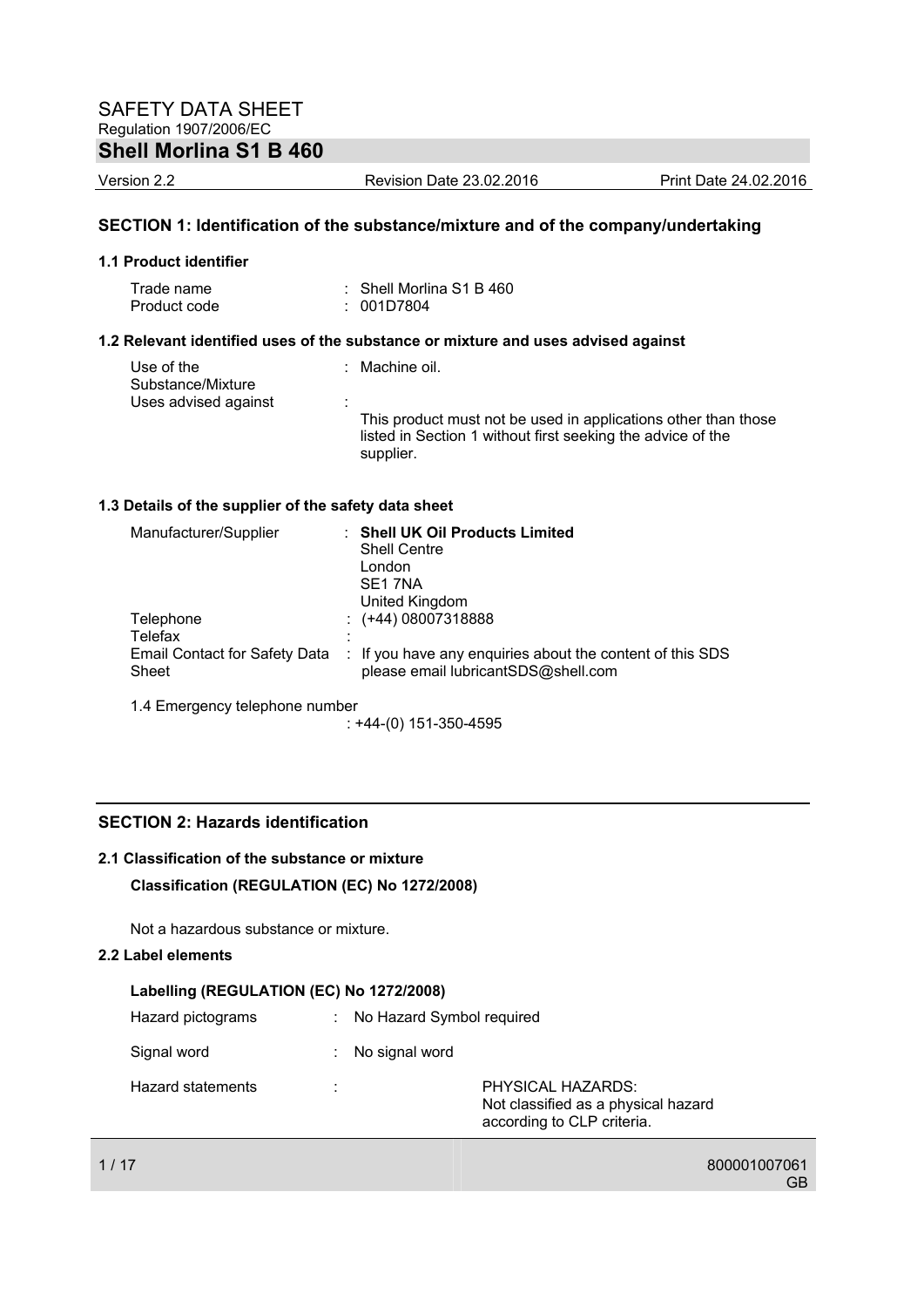| Version 2.2              | Revision Date 23.02.2016 |                                                                                                                                                                                      | Print Date 24.02.2016 |
|--------------------------|--------------------------|--------------------------------------------------------------------------------------------------------------------------------------------------------------------------------------|-----------------------|
|                          |                          | <b>HEALTH HAZARDS:</b><br>Not classified as a health hazard under CLP<br>criteria.<br>ENVIRONMENTAL HAZARDS:<br>Not classified as environmental hazard<br>according to CLP criteria. |                       |
| Precautionary statements | : Prevention:            |                                                                                                                                                                                      |                       |
|                          | <b>Response:</b>         | No precautionary phrases.                                                                                                                                                            |                       |
|                          | Storage:                 | No precautionary phrases.                                                                                                                                                            |                       |
|                          |                          | No precautionary phrases.                                                                                                                                                            |                       |
|                          | Disposal:                | No precautionary phrases.                                                                                                                                                            |                       |

#### **2.3 Other hazards**

This mixture does not contain any REACH registered substances that are assessed to be a PBT or a vPvB.

Prolonged or repeated skin contact without proper cleaning can clog the pores of the skin resulting in disorders such as oil acne/folliculitis.

Used oil may contain harmful impurities.

Not classified as flammable but will burn.

## **SECTION 3: Composition/information on ingredients**

# **3.2 Mixtures**

| Chemical nature | : Highly refined mineral oils and additives.            |
|-----------------|---------------------------------------------------------|
|                 | The highly refined mineral oil contains <3% (w/w) DMSO- |
|                 | extract, according to IP346.                            |

### **SECTION 4: First aid measures**

|      | 4.1 Description of first aid measures |                                                                                                                                                                     |
|------|---------------------------------------|---------------------------------------------------------------------------------------------------------------------------------------------------------------------|
|      | General advice                        | : Not expected to be a health hazard when used under normal<br>conditions.                                                                                          |
|      | Protection of first-aiders            | : When administering first aid, ensure that you are wearing the<br>appropriate personal protective equipment according to the<br>incident, injury and surroundings. |
|      | If inhaled                            | : No treatment necessary under normal conditions of use.<br>If symptoms persist, obtain medical advice.                                                             |
|      | In case of skin contact               | : Remove contaminated clothing. Flush exposed area with                                                                                                             |
| 2/17 |                                       | 800001007061<br>GB                                                                                                                                                  |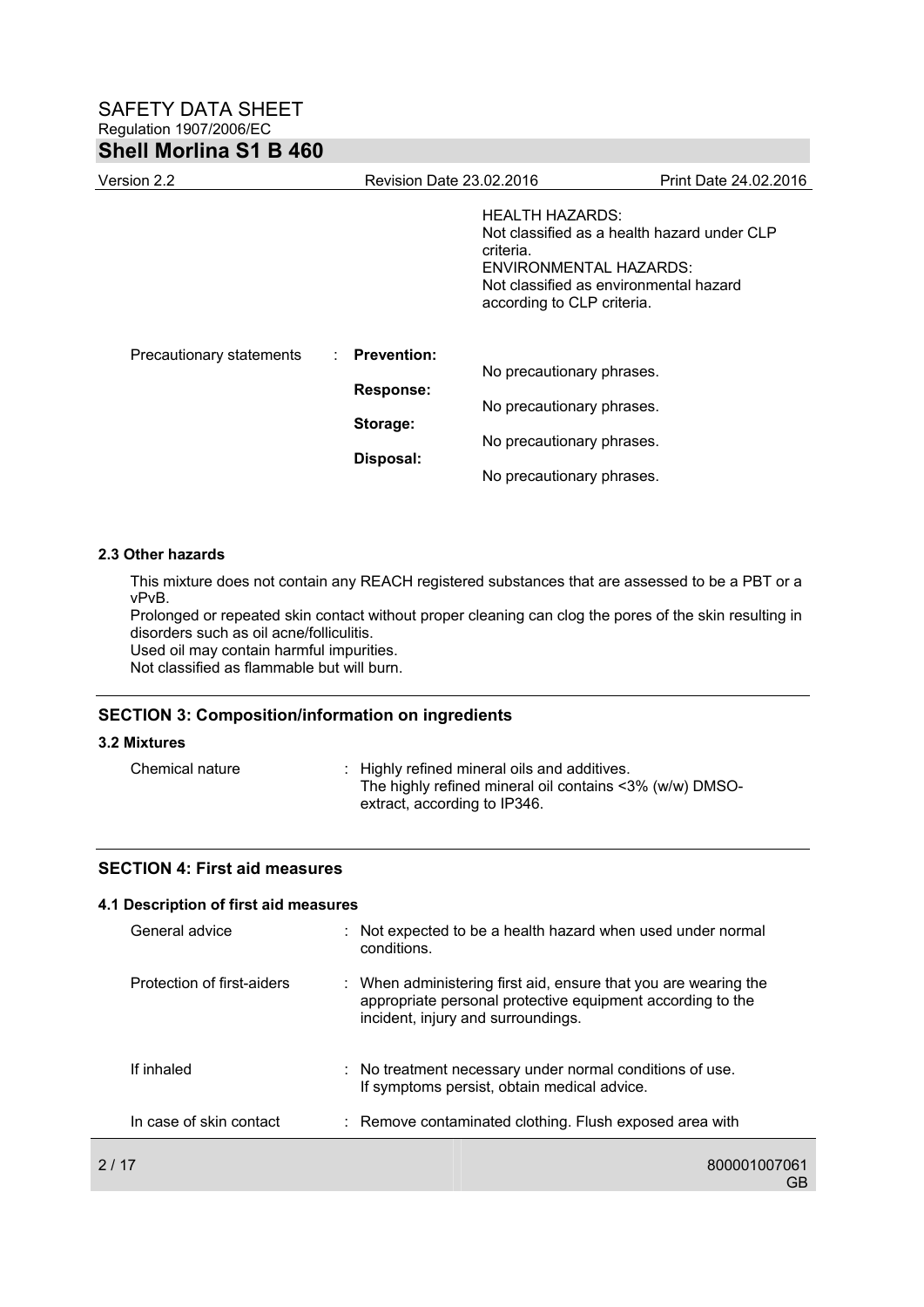| Version 2.2                                                                    | <b>Revision Date 23.02.2016</b>                                                                                                                                                             | Print Date 24.02.2016 |  |  |
|--------------------------------------------------------------------------------|---------------------------------------------------------------------------------------------------------------------------------------------------------------------------------------------|-----------------------|--|--|
|                                                                                | water and follow by washing with soap if available.<br>If persistent irritation occurs, obtain medical attention.                                                                           |                       |  |  |
| In case of eye contact                                                         | : Flush eye with copious quantities of water.<br>If persistent irritation occurs, obtain medical attention.                                                                                 |                       |  |  |
| If swallowed                                                                   | : In general no treatment is necessary unless large quantities<br>are swallowed, however, get medical advice.                                                                               |                       |  |  |
| 4.2 Most important symptoms and effects, both acute and delayed                |                                                                                                                                                                                             |                       |  |  |
| Symptoms                                                                       | : Oil acne/folliculitis signs and symptoms may include formation<br>of black pustules and spots on the skin of exposed areas.<br>Ingestion may result in nausea, vomiting and/or diarrhoea. |                       |  |  |
| 4.3 Indication of any immediate medical attention and special treatment needed |                                                                                                                                                                                             |                       |  |  |

| Treatment | : Notes to doctor/physician: |
|-----------|------------------------------|
|           | Treat symptomatically.       |

# **SECTION 5: Firefighting measures**

# **5.1 Extinguishing media**

| Suitable extinguishing media<br>Unsuitable extinguishing<br>media | : Foam, water spray or fog. Dry chemical powder, carbon<br>dioxide, sand or earth may be used for small fires only.<br>: Do not use water in a jet.                                                                                                                                                                                                                     |
|-------------------------------------------------------------------|-------------------------------------------------------------------------------------------------------------------------------------------------------------------------------------------------------------------------------------------------------------------------------------------------------------------------------------------------------------------------|
| 5.2 Special hazards arising from the substance or mixture         |                                                                                                                                                                                                                                                                                                                                                                         |
| Specific hazards during<br>firefighting                           | : Hazardous combustion products may include: A complex<br>mixture of airborne solid and liquid particulates and gases<br>(smoke). Carbon monoxide may be evolved if incomplete<br>combustion occurs. Unidentified organic and inorganic<br>compounds.                                                                                                                   |
| 5.3 Advice for firefighters                                       |                                                                                                                                                                                                                                                                                                                                                                         |
| Special protective equipment<br>for firefighters                  | Proper protective equipment including chemical resistant<br>gloves are to be worn; chemical resistant suit is indicated if<br>large contact with spilled product is expected. Self-Contained<br>Breathing Apparatus must be worn when approaching a fire in<br>a confined space. Select fire fighter's clothing approved to<br>relevant Standards (e.g. Europe: EN469). |
| Specific extinguishing<br>methods                                 | : Use extinguishing measures that are appropriate to local<br>circumstances and the surrounding environment.                                                                                                                                                                                                                                                            |

# **SECTION 6: Accidental release measures**

## **6.1 Personal precautions, protective equipment and emergency procedures**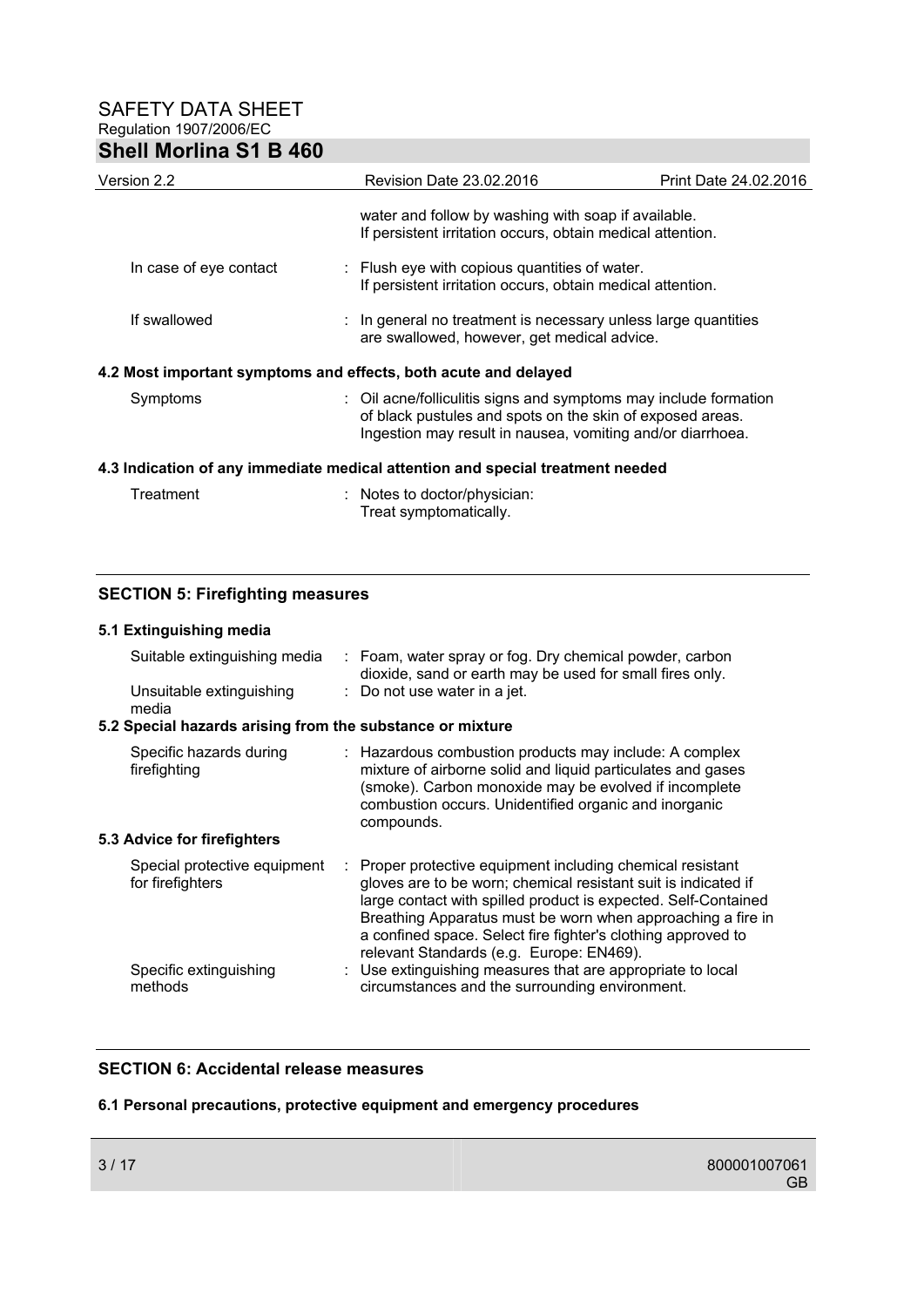| Version 2.2                                               | Revision Date 23.02.2016                                                                                                                                                                                      | Print Date 24.02.2016 |  |  |  |
|-----------------------------------------------------------|---------------------------------------------------------------------------------------------------------------------------------------------------------------------------------------------------------------|-----------------------|--|--|--|
| Personal precautions                                      | : 6.1.1 For non emergency personnel:<br>Avoid contact with skin and eyes.<br>6.1.2 For emergency responders:<br>Avoid contact with skin and eyes.                                                             |                       |  |  |  |
| <b>6.2 Environmental precautions</b>                      |                                                                                                                                                                                                               |                       |  |  |  |
| Environmental precautions                                 | Use appropriate containment to avoid environmental<br>contamination. Prevent from spreading or entering drains,<br>ditches or rivers by using sand, earth, or other appropriate<br>barriers.                  |                       |  |  |  |
|                                                           | Local authorities should be advised if significant spillages<br>cannot be contained.                                                                                                                          |                       |  |  |  |
| 6.3 Methods and materials for containment and cleaning up |                                                                                                                                                                                                               |                       |  |  |  |
| Methods for cleaning up                                   | : Slippery when spilt. Avoid accidents, clean up immediately.<br>Prevent from spreading by making a barrier with sand, earth<br>or other containment material.<br>Reclaim liquid directly or in an absorbent. |                       |  |  |  |

Soak up residue with an absorbent such as clay, sand or other suitable material and dispose of properly.

## **6.4 Reference to other sections**

For guidance on selection of personal protective equipment see Chapter 8 of this Safety Data Sheet., For guidance on disposal of spilled material see Chapter 13 of this Safety Data Sheet.

## **SECTION 7: Handling and storage**

| <b>General Precautions</b>        | vapours, mists or aerosols.<br>this material. | : Use local exhaust ventilation if there is risk of inhalation of<br>Use the information in this data sheet as input to a risk<br>assessment of local circumstances to help determine<br>appropriate controls for safe handling, storage and disposal of                                                    |    |
|-----------------------------------|-----------------------------------------------|-------------------------------------------------------------------------------------------------------------------------------------------------------------------------------------------------------------------------------------------------------------------------------------------------------------|----|
| 7.1 Precautions for safe handling |                                               |                                                                                                                                                                                                                                                                                                             |    |
| Advice on safe handling           |                                               | : Avoid prolonged or repeated contact with skin.<br>Avoid inhaling vapour and/or mists.<br>When handling product in drums, safety footwear should be<br>worn and proper handling equipment should be used.<br>Properly dispose of any contaminated rags or cleaning<br>materials in order to prevent fires. |    |
| <b>Product Transfer</b>           |                                               | $\therefore$ This material has the potential to be a static accumulator.<br>Proper grounding and bonding procedures should be used<br>during all bulk transfer operations.                                                                                                                                  |    |
| 4 / 17                            |                                               | 800001007061                                                                                                                                                                                                                                                                                                | GВ |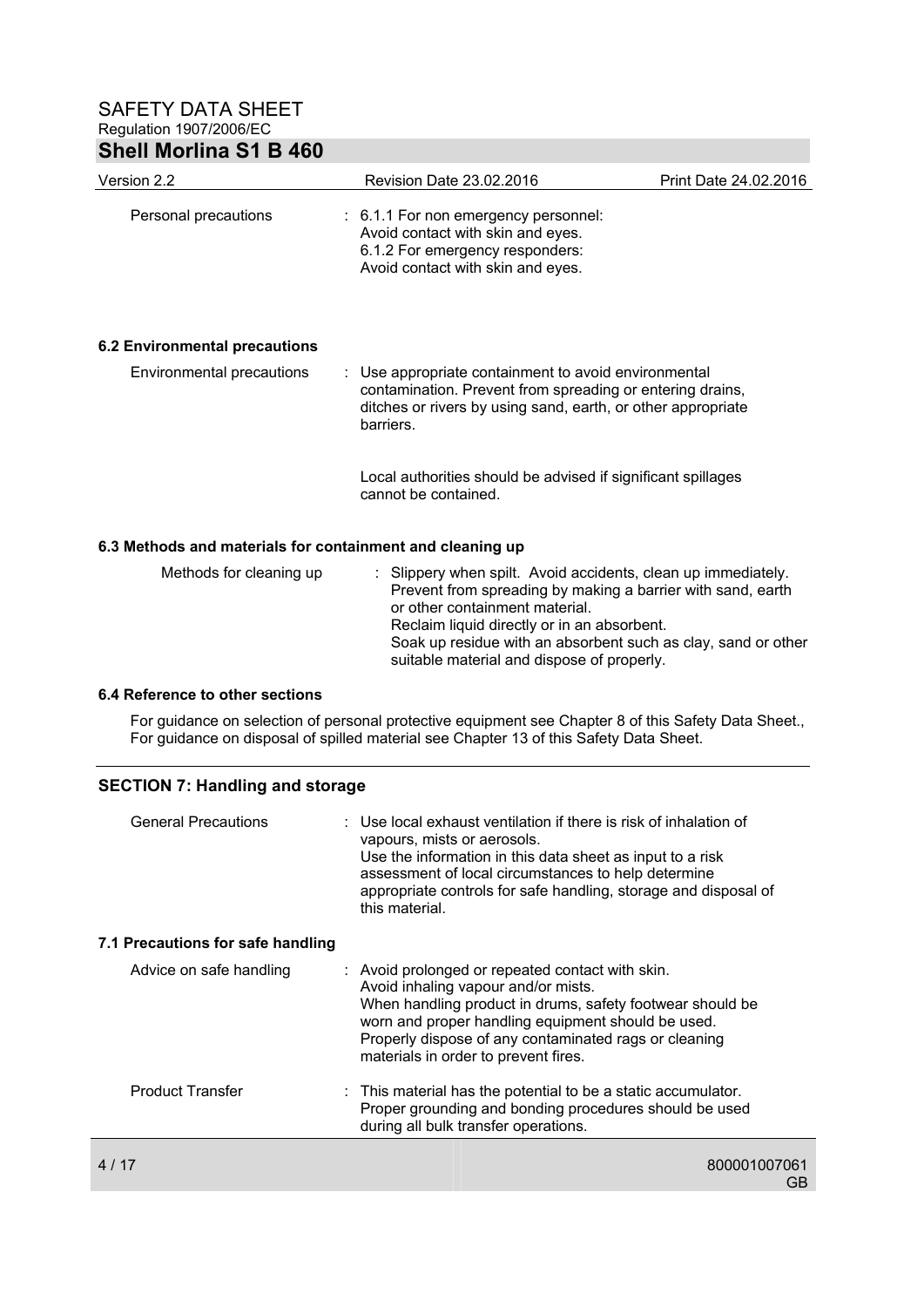| Version 2.2                                                      | Revision Date 23.02.2016                                                                                                                                                                          | Print Date 24.02.2016 |
|------------------------------------------------------------------|---------------------------------------------------------------------------------------------------------------------------------------------------------------------------------------------------|-----------------------|
| 7.2 Conditions for safe storage, including any incompatibilities |                                                                                                                                                                                                   |                       |
| Other data                                                       | : Keep container tightly closed and in a cool, well-ventilated<br>place. Use properly labeled and closable containers.                                                                            |                       |
|                                                                  | Store at ambient temperature.                                                                                                                                                                     |                       |
|                                                                  | Refer to section 15 for any additional specific legislation<br>covering the packaging and storage of this product.                                                                                |                       |
|                                                                  | The storage of this product may be subject to the Control of<br>Pollution (Oil Storage) (England) Regulations. Further<br>guidance may be obtained from the local environmental<br>agency office. |                       |
| Packaging material                                               | : Suitable material: For containers or container linings, use mild<br>steel or high density polyethylene.<br>Unsuitable material: PVC.                                                            |                       |
| <b>Container Advice</b>                                          | : Polyethylene containers should not be exposed to high<br>temperatures because of possible risk of distortion.                                                                                   |                       |
| 7.3 Specific end use(s)<br>Specific use(s)                       | Not applicable                                                                                                                                                                                    |                       |

# **SECTION 8: Exposure controls/personal protection**

#### **8.1 Control parameters**

#### **Occupational Exposure Limits**

| Components        | CAS-No. | Value type (Form<br>of exposure) | Control parameters | Basis                                         |
|-------------------|---------|----------------------------------|--------------------|-----------------------------------------------|
| Oil mist, mineral |         | TWA                              | $5 \text{ mg/m}$   | US. ACGIH<br>Threshold<br><b>Limit Values</b> |

## **Biological occupational exposure limits**

No biological limit allocated.

#### **Monitoring Methods**

Monitoring of the concentration of substances in the breathing zone of workers or in the general workplace may be required to confirm compliance with an OEL and adequacy of exposure controls. For some substances biological monitoring may also be appropriate.

Validated exposure measurement methods should be applied by a competent person and samples analysed by an accredited laboratory.

Examples of sources of recommended exposure measurement methods are given below or contact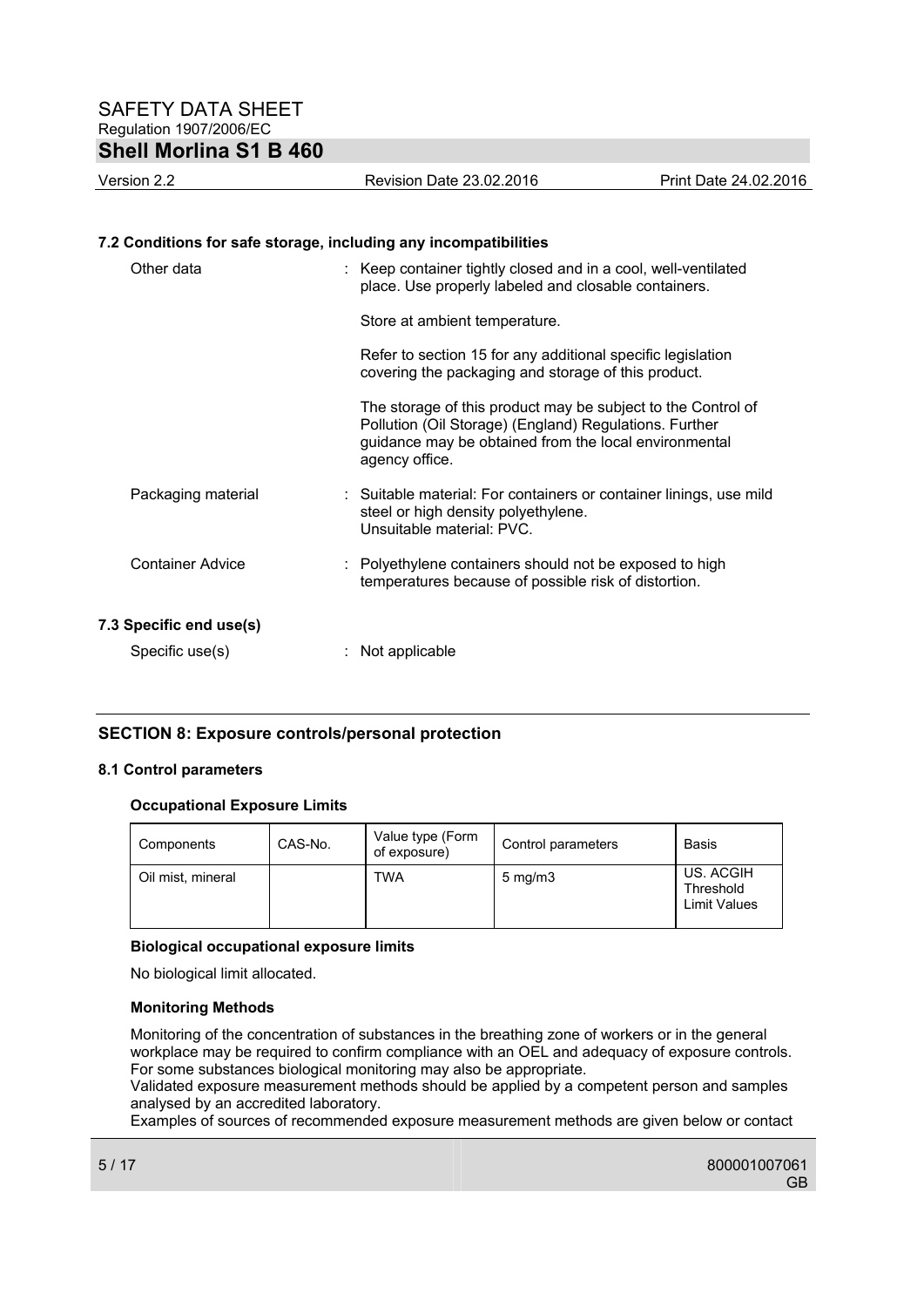# SAFETY DATA SHEET Regulation 1907/2006/EC

# **Shell Morlina S1 B 460**

#### Version 2.2 Revision Date 23.02.2016 Print Date 24.02.2016

the supplier. Further national methods may be available. National Institute of Occupational Safety and Health (NIOSH), USA: Manual of Analytical Methods http://www.cdc.gov/niosh/ Occupational Safety and Health Administration (OSHA), USA: Sampling and Analytical Methods http://www.osha.gov/ Health and Safety Executive (HSE), UK: Methods for the Determination of Hazardous Substances http://www.hse.gov.uk/ Institut für Arbeitsschutz Deutschen Gesetzlichen Unfallversicherung (IFA) , Germany http://www.dguv.de/inhalt/index.jsp L'Institut National de Recherche et de Securité, (INRS), France http://www.inrs.fr/accueil

# **8.2 Exposure controls**

**Engineering measures**The level of protection and types of controls necessary will vary depending upon potential exposure conditions. Select controls based on a risk assessment of local circumstances. Appropriate measures include: Adequate ventilation to control airborne concentrations.

Where material is heated, sprayed or mist formed, there is greater potential for airborne concentrations to be generated.

General Information:

Define procedures for safe handling and maintenance of controls.

Educate and train workers in the hazards and control measures relevant to normal activities associated with this product.

Ensure appropriate selection, testing and maintenance of equipment used to control exposure, e.g. personal protective equipment, local exhaust ventilation.

Drain down system prior to equipment break-in or maintenance.

Retain drain downs in sealed storage pending disposal or subsequent recycle.

Always observe good personal hygiene measures, such as washing hands after handling the material and before eating, drinking, and/or smoking. Routinely wash work clothing and protective equipment to remove contaminants. Discard contaminated clothing and footwear that cannot be cleaned. Practice good housekeeping.

#### **Personal protective equipment**

The provided information is made in consideration of the PPE directive (Council Directive 89/686/EEC) and the CEN European Committee for Standardisation (CEN) standards.

Personal protective equipment (PPE) should meet recommended national standards. Check with PPE suppliers.

| Eye protection  | : If material is handled such that it could be splashed into eyes,<br>protective eyewear is recommended.<br>Approved to EU Standard EN166.                                                                                                           |
|-----------------|------------------------------------------------------------------------------------------------------------------------------------------------------------------------------------------------------------------------------------------------------|
| Hand protection |                                                                                                                                                                                                                                                      |
| Remarks         | : Where hand contact with the product may occur the use of<br>gloves approved to relevant standards (e.g. Europe: EN374,<br>US: F739) made from the following materials may provide<br>suitable chemical protection. PVC, neoprene or nitrile rubber |
| 6/17            | 800001007061                                                                                                                                                                                                                                         |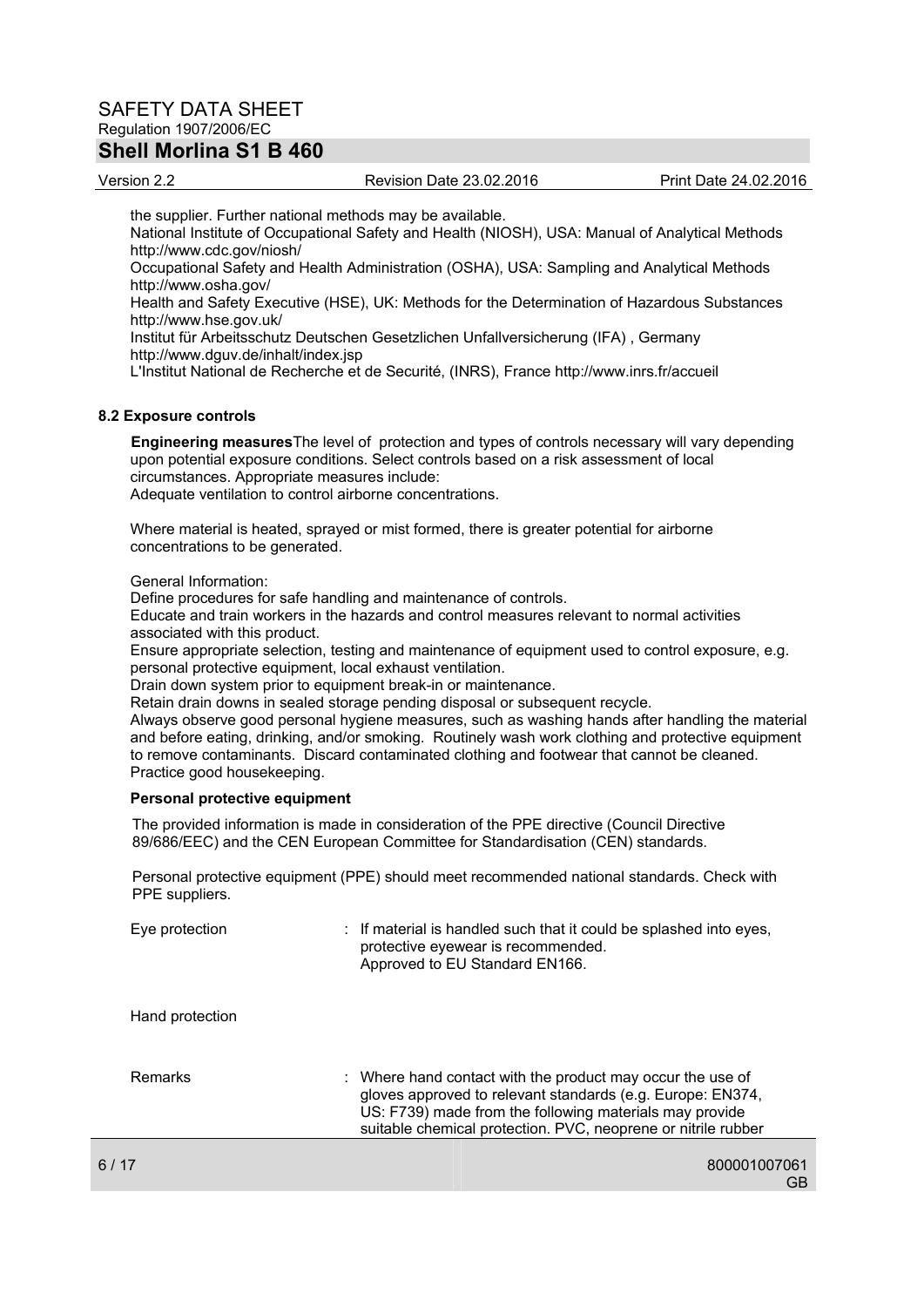SAFETY DATA SHEET Regulation 1907/2006/EC

# **Shell Morlina S1 B 460**

| Version 2.2              | Revision Date 23.02.2016                                                                                                                                                                                                                                                | Print Date 24.02.2016                                                                                                                                                                                                                                                                                                                                                                                                                                                                                                                                                                                                                         |
|--------------------------|-------------------------------------------------------------------------------------------------------------------------------------------------------------------------------------------------------------------------------------------------------------------------|-----------------------------------------------------------------------------------------------------------------------------------------------------------------------------------------------------------------------------------------------------------------------------------------------------------------------------------------------------------------------------------------------------------------------------------------------------------------------------------------------------------------------------------------------------------------------------------------------------------------------------------------------|
|                          | from glove suppliers. Contaminated gloves should be                                                                                                                                                                                                                     | gloves Suitability and durability of a glove is dependent on<br>usage, e.g. frequency and duration of contact, chemical<br>resistance of glove material, dexterity. Always seek advice<br>replaced. Personal hygiene is a key element of effective hand<br>care. Gloves must only be worn on clean hands. After using<br>gloves, hands should be washed and dried thoroughly.<br>Application of a non-perfumed moisturizer is recommended.                                                                                                                                                                                                    |
|                          | For continuous contact we recommend gloves with<br>depending on the glove make and model.                                                                                                                                                                               | breakthrough time of more than 240 minutes with preference<br>for > 480 minutes where suitable gloves can be identified. For<br>short-term/splash protection we recommend the same, but<br>recognize that suitable gloves offering this level of protection<br>may not be available and in this case a lower breakthrough<br>time maybe acceptable so long as appropriate maintenance<br>and replacement regimes are followed. Glove thickness is not<br>a good predictor of glove resistance to a chemical as it is<br>dependent on the exact composition of the glove material.<br>Glove thickness should be typically greater than 0.35 mm |
| Skin and body protection | work clothes.<br>It is good practice to wear chemical resistant gloves.                                                                                                                                                                                                 | Skin protection is not ordinarily required beyond standard                                                                                                                                                                                                                                                                                                                                                                                                                                                                                                                                                                                    |
| Respiratory protection   | conditions of use.<br>In accordance with good industrial hygiene practices,<br>If engineering controls do not maintain airborne<br>Where air-filtering respirators are suitable, select an<br>appropriate combination of mask and filter.<br>meeting EN14387 and EN143. | : No respiratory protection is ordinarily required under normal<br>precautions should be taken to avoid breathing of material.<br>concentrations to a level which is adequate to protect worker<br>health, select respiratory protection equipment suitable for the<br>specific conditions of use and meeting relevant legislation.<br>Check with respiratory protective equipment suppliers.<br>Select a filter suitable for combined particulate/organic gases<br>and vapours [Type A/Type P boiling point > 65°C (149°F)]                                                                                                                  |
| Thermal hazards          | : Not applicable                                                                                                                                                                                                                                                        |                                                                                                                                                                                                                                                                                                                                                                                                                                                                                                                                                                                                                                               |
| Hygiene measures         | Exposure to this product should be reduced as low as<br>Health and Safety Executive's publication "COSHH<br>Essentials".                                                                                                                                                | reasonably practicable. Reference should be made to the                                                                                                                                                                                                                                                                                                                                                                                                                                                                                                                                                                                       |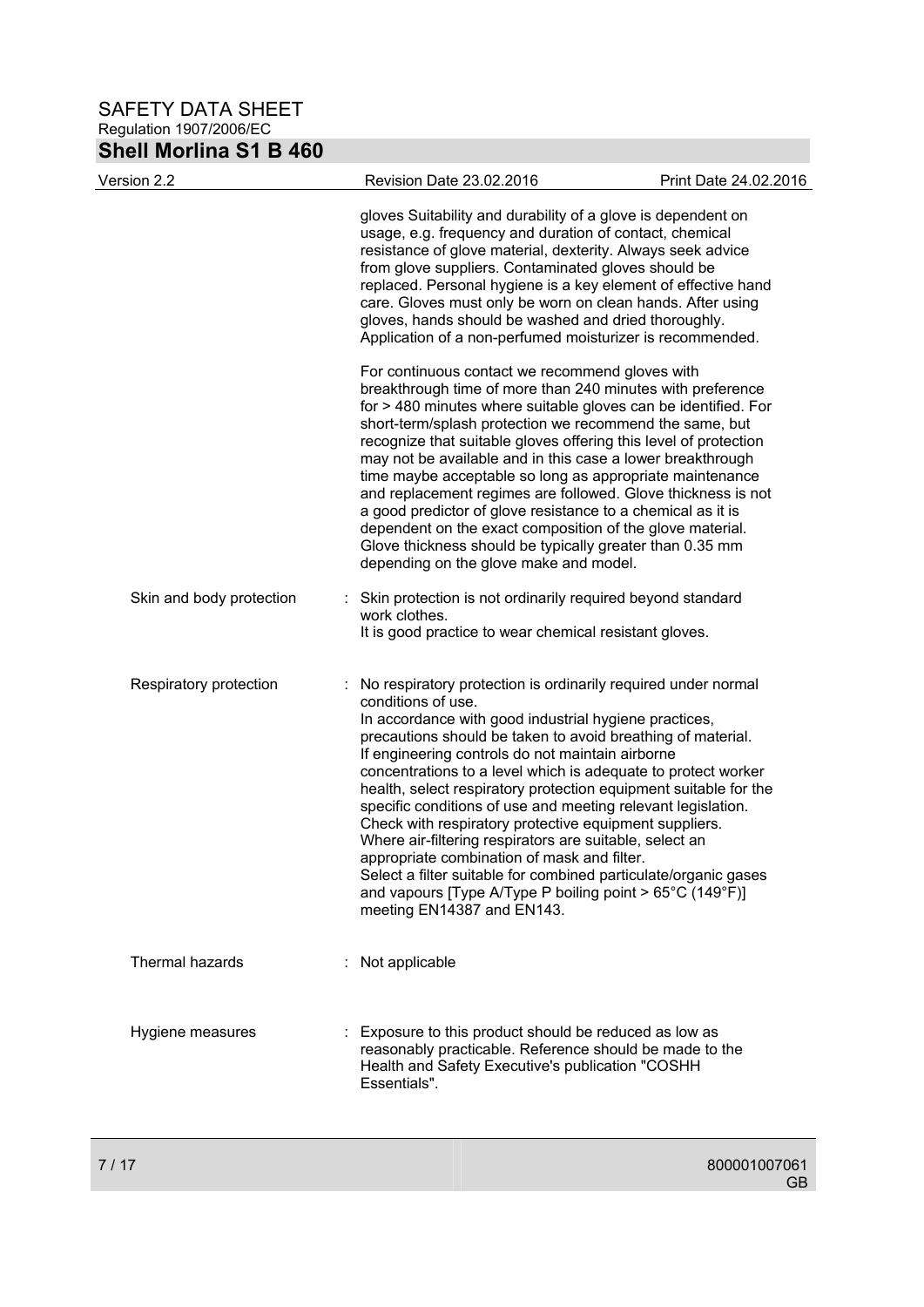# **Shell Morlina S1 B 460**

| Version 2.2                            | <b>Revision Date 23.02.2016</b> | Print Date 24.02.2016 |
|----------------------------------------|---------------------------------|-----------------------|
| <b>Environmental exposure controls</b> |                                 |                       |
| $\sim$ $\sim$ $\sim$ $\sim$            |                                 |                       |

| General advice | : Take appropriate measures to fulfill the requirements of<br>relevant environmental protection legislation. Avoid<br>contamination of the environment by following advice given in<br>Chapter 6. If necessary, prevent undissolved material from<br>being discharged to waste water. Waste water should be<br>treated in a municipal or industrial waste water treatment plant<br>before discharge to surface water.<br>Local guidelines on emission limits for volatile substances<br>must be observed for the discharge of exhaust air containing<br>vapour. |
|----------------|-----------------------------------------------------------------------------------------------------------------------------------------------------------------------------------------------------------------------------------------------------------------------------------------------------------------------------------------------------------------------------------------------------------------------------------------------------------------------------------------------------------------------------------------------------------------|
|----------------|-----------------------------------------------------------------------------------------------------------------------------------------------------------------------------------------------------------------------------------------------------------------------------------------------------------------------------------------------------------------------------------------------------------------------------------------------------------------------------------------------------------------------------------------------------------------|

# **SECTION 9: Physical and chemical properties**

# **9.1 Information on basic physical and chemical properties**

| Appearance                                                                         |   | : Liquid at room temperature.              |
|------------------------------------------------------------------------------------|---|--------------------------------------------|
| Colour                                                                             | t | amber                                      |
| Odour                                                                              |   | Slight hydrocarbon                         |
| <b>Odour Threshold</b>                                                             |   | Data not available                         |
| pH                                                                                 |   | Not applicable                             |
| pour point                                                                         |   | : -6 °CMethod: ISO 3016                    |
| Initial boiling point and boiling $\therefore$ > 280 °Cestimated value(s)<br>range |   |                                            |
| Flash point                                                                        |   | 260 °C<br>Method: ISO 2592                 |
| <b>Evaporation rate</b>                                                            |   | : Data not available                       |
| Flammability (solid, gas)                                                          |   | Data not available                         |
| Upper explosion limit                                                              |   | : Typical 10 $\%$ (V)                      |
| Lower explosion limit                                                              |   | : Typical 1 %(V)                           |
| Vapour pressure                                                                    |   | : < 0.5 Pa (20 °C)<br>estimated value(s)   |
| Relative vapour density                                                            |   | > 1estimated value(s)                      |
| Relative density                                                                   |   | 0.896(15 °C)                               |
| Density                                                                            |   | : 896 kg/m3 (15.0 °C)<br>Method: ISO 12185 |

Solubility(ies)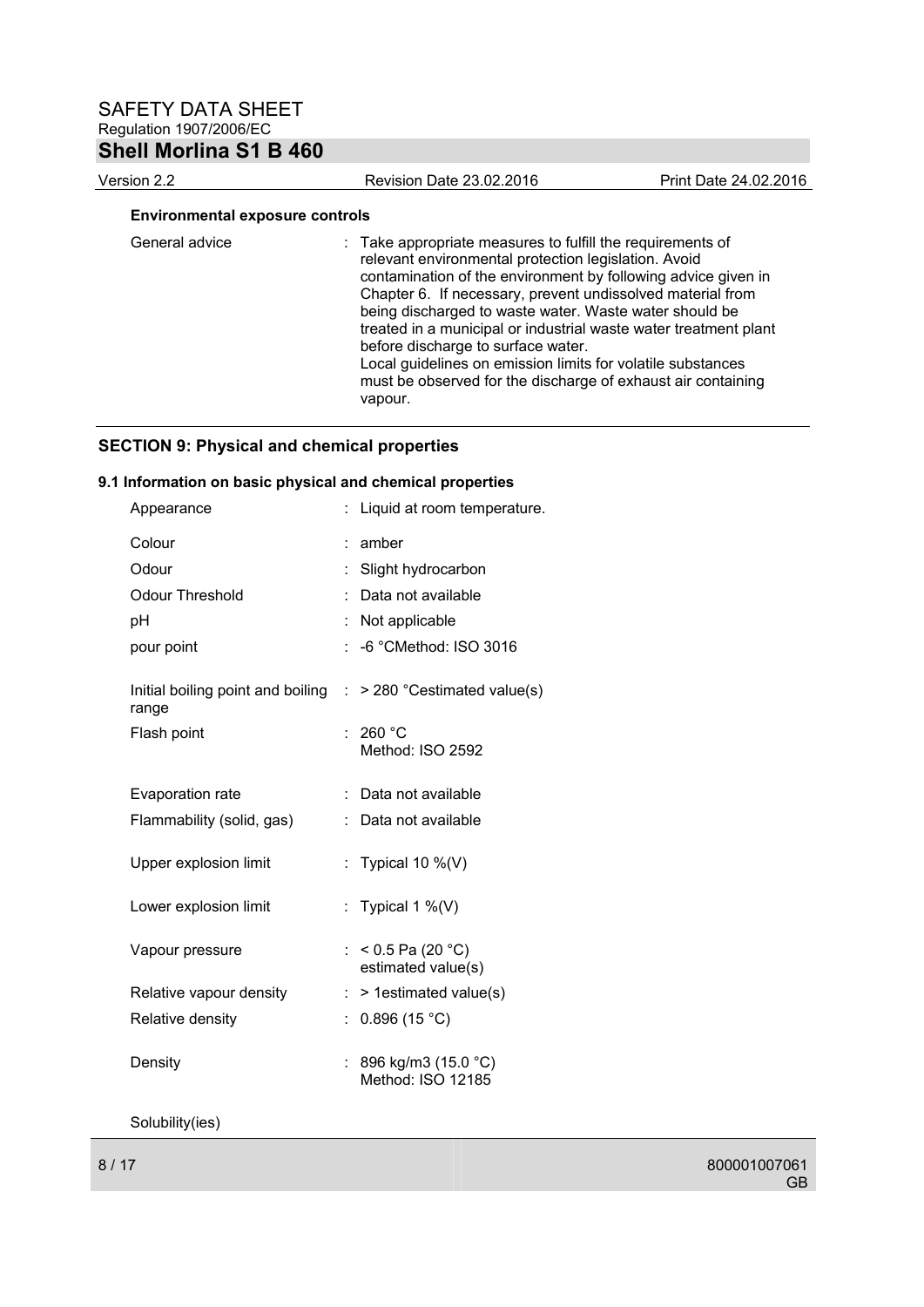| Version 2.2                                | Revision Date 23.02.2016                                           | Print Date 24.02.2016 |
|--------------------------------------------|--------------------------------------------------------------------|-----------------------|
| Water solubility                           | : negligible                                                       |                       |
| Solubility in other solvents               | : Data not available                                               |                       |
| Partition coefficient: n-<br>octanol/water | $\therefore$ Pow: $> 6$ (based on information on similar products) |                       |
| Auto-ignition temperature                  | $\therefore$ ><br>320 °C                                           |                       |
| Viscosity                                  |                                                                    |                       |
| Viscosity, dynamic                         | : Data not available                                               |                       |
| Viscosity, kinematic                       | : 460 mm2/s (40.0 $^{\circ}$ C)<br>Method: ASTM D445               |                       |
|                                            | 31 mm2/s (100 °C)<br>Method: ASTM D445                             |                       |
| <b>Explosive properties</b>                | : Not classified                                                   |                       |
| Oxidizing properties                       | : Data not available                                               |                       |
| 9.2 Other information                      |                                                                    |                       |
| Conductivity                               | : This material is not expected to be a static accumulator.        |                       |
| Decomposition temperature                  | Data not available                                                 |                       |

# **SECTION 10: Stability and reactivity**

## **10.1 Reactivity**

The product does not pose any further reactivity hazards in addition to those listed in the following sub-paragraph.

## **10.2 Chemical stability**

```
Stable.
```
No hazardous reaction is expected when handled and stored according to provisions

# **10.3 Possibility of hazardous reactions**

| 9/17                        |                                                | 800001007061 |
|-----------------------------|------------------------------------------------|--------------|
| Materials to avoid          | : Strong oxidising agents.                     |              |
| 10.5 Incompatible materials |                                                |              |
| Conditions to avoid         | : Extremes of temperature and direct sunlight. |              |
| 10.4 Conditions to avoid    |                                                |              |
| Hazardous reactions         | : Reacts with strong oxidising agents.         |              |

GB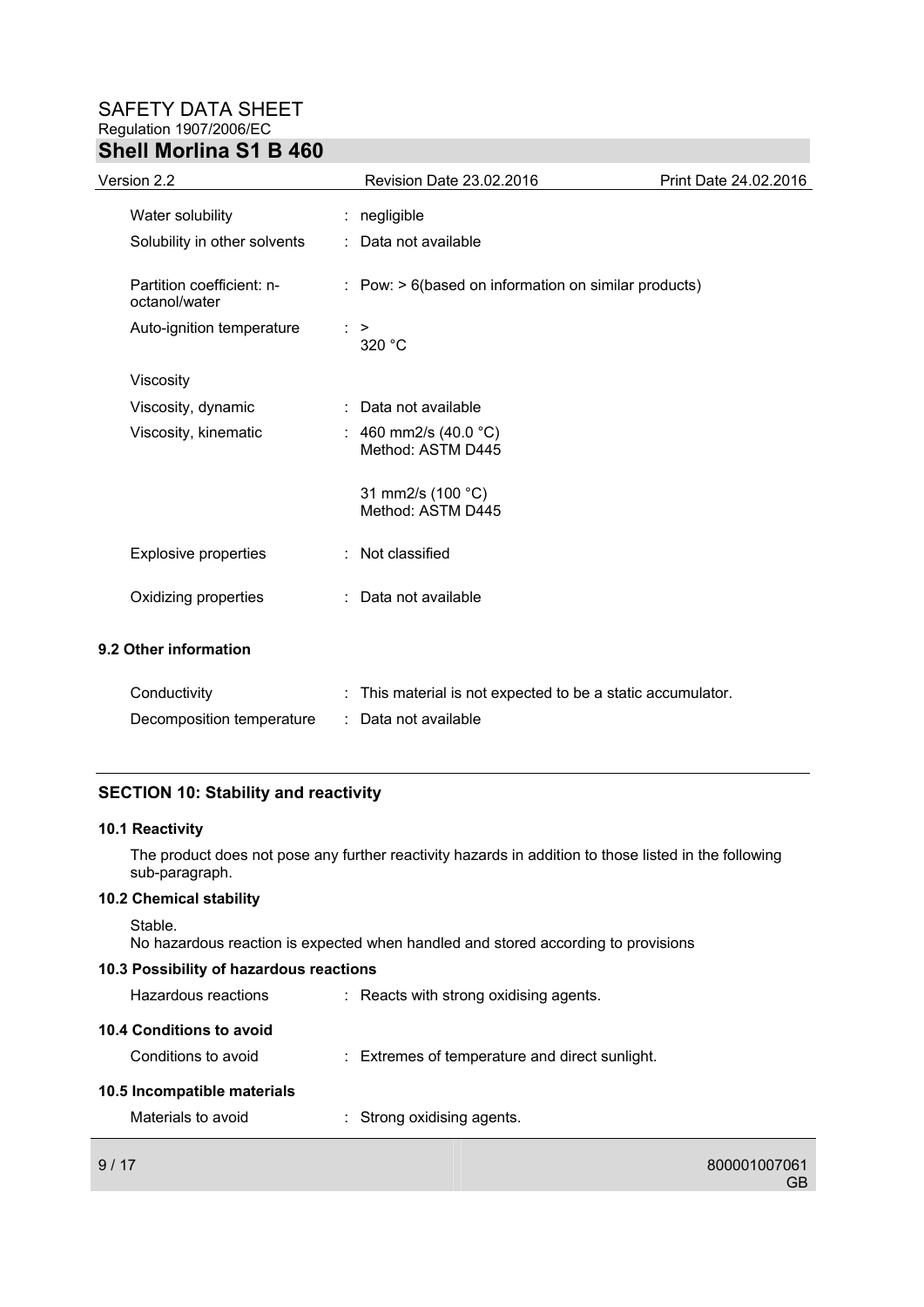# **Shell Morlina S1 B 460**

Version 2.2 Revision Date 23.02.2016 Print Date 24.02.2016

# **10.6 Hazardous decomposition products**

| Hazardous decomposition | Hazardous decomposition products are not expected to form |
|-------------------------|-----------------------------------------------------------|
| products                | during normal storage.                                    |

# **SECTION 11: Toxicological information**

#### **11.1 Information on toxicological effects**

| Basis for assessment      | : Information given is based on data on the components and<br>the toxicology of similar products. Unless indicated otherwise,<br>the data presented is representative of the product as a<br>whole, rather than for individual component(s). |
|---------------------------|----------------------------------------------------------------------------------------------------------------------------------------------------------------------------------------------------------------------------------------------|
| exposure                  | Information on likely routes of : Skin and eye contact are the primary routes of exposure<br>although exposure may occur following accidental ingestion.                                                                                     |
| <b>Acute toxicity</b>     |                                                                                                                                                                                                                                              |
| <b>Product:</b>           |                                                                                                                                                                                                                                              |
| Acute oral toxicity       | : LD50 rat: $> 5,000$ mg/kg<br>Remarks: Expected to be of low toxicity:                                                                                                                                                                      |
| Acute inhalation toxicity | : Remarks: Not considered to be an inhalation hazard under<br>normal conditions of use.                                                                                                                                                      |
| Acute dermal toxicity     | : LD50 Rabbit: $>$ 5,000 mg/kg                                                                                                                                                                                                               |

#### **Skin corrosion/irritation**

#### **Product:**

Remarks: Expected to be slightly irritating., Prolonged or repeated skin contact without proper cleaning can clog the pores of the skin resulting in disorders such as oil acne/folliculitis.

Remarks: Expected to be of low toxicity:

#### **Serious eye damage/eye irritation**

## **Product:**

Remarks: Expected to be slightly irritating.

# **Respiratory or skin sensitisation**

## **Product:**

Remarks: For respiratory and skin sensitisation:, Not expected to be a sensitiser.

## **Germ cell mutagenicity**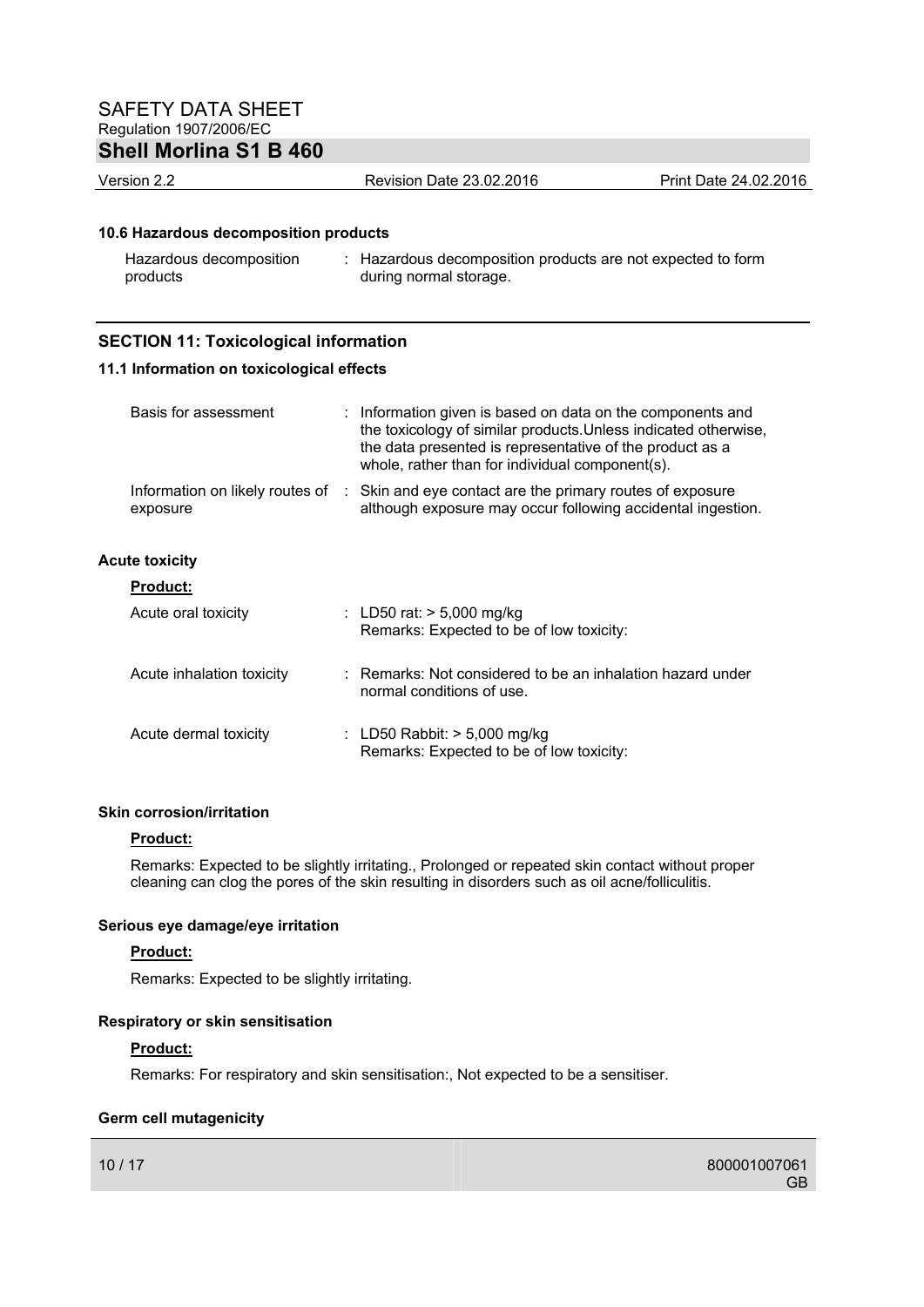Version 2.2 Revision Date 23.02.2016 Print Date 24.02.2016

### **Product:**

: Remarks: Not considered a mutagenic hazard.

### **Carcinogenicity**

#### **Product:**

Remarks: Not expected to be carcinogenic.

Remarks: Product contains mineral oils of types shown to be non-carcinogenic in animal skinpainting studies., Highly refined mineral oils are not classified as carcinogenic by the International Agency for Research on Cancer (IARC).

| <b>Material</b>            | <b>GHS/CLP Carcinogenicity Classification</b> |
|----------------------------|-----------------------------------------------|
| Highly refined mineral oil | No carcinogenicity classification.            |

### **Reproductive toxicity**

### **Product:**

Remarks: Not expected to impair fertility., Not expected to be a developmental toxicant.

## **STOT - single exposure**

#### **Product:**

Remarks: Not expected to be a hazard.

**Service State State State State** 

## **STOT - repeated exposure**

#### **Product:**

Remarks: Not expected to be a hazard.

#### **Aspiration toxicity**

#### **Product:**

Not considered an aspiration hazard.

### **Further information**

#### **Product:**

Remarks: Used oils may contain harmful impurities that have accumulated during use. The concentration of such impurities will depend on use and they may present risks to health and the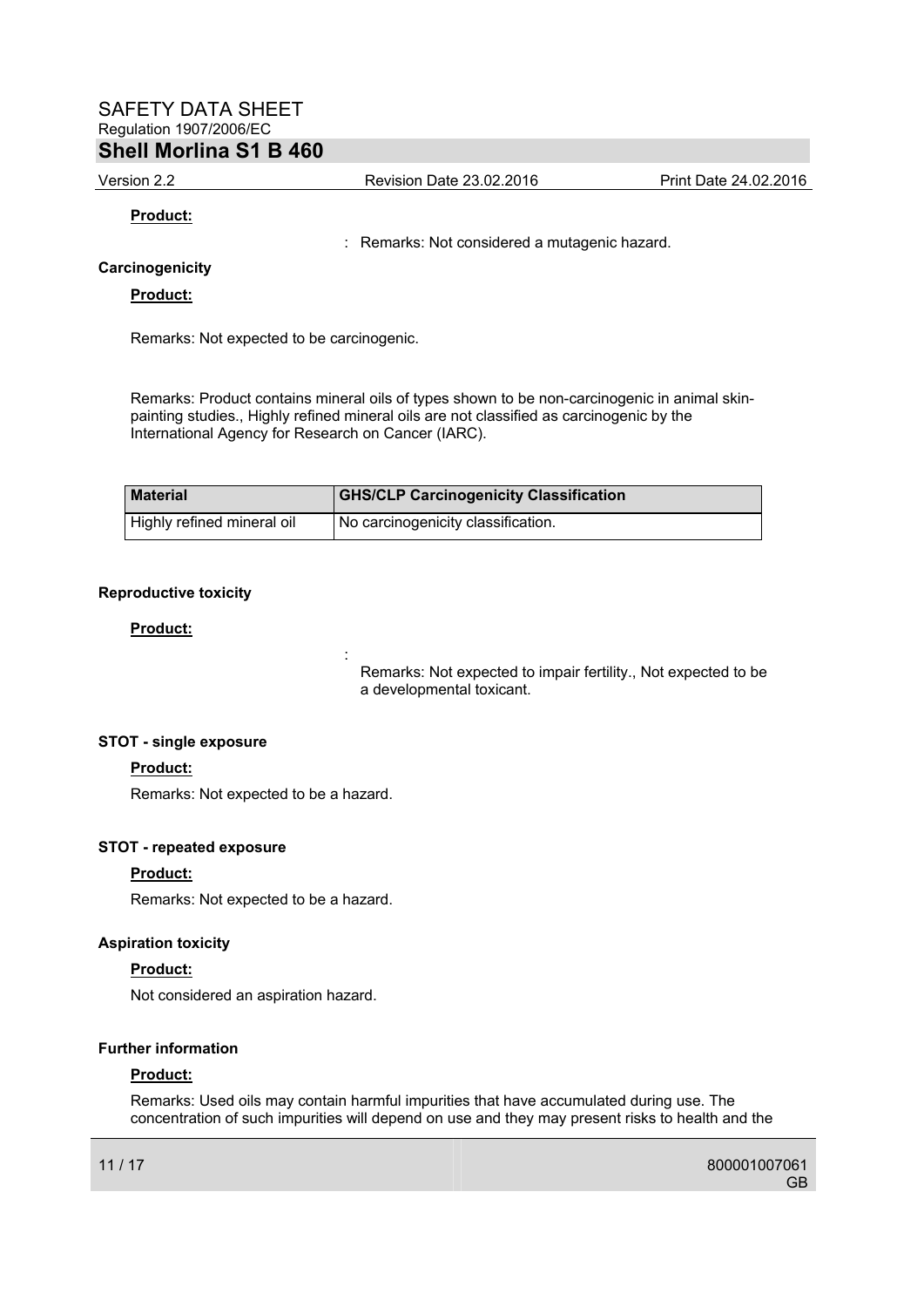Version 2.2 Revision Date 23.02.2016 Print Date 24.02.2016

environment on disposal., ALL used oil should be handled with caution and skin contact avoided as far as possible.

Remarks: Slightly irritating to respiratory system.

Remarks: Classifications by other authorities under varying regulatory frameworks may exist.

### **Summary on evaluation of the CMR properties**

| Germ cell mutagenicity-<br>Assessment | : This product does not meet the criteria for classification in<br>categories 1A/1B. |
|---------------------------------------|--------------------------------------------------------------------------------------|
| Carcinogenicity -<br>Assessment       | : This product does not meet the criteria for classification in<br>categories 1A/1B. |
| Reproductive toxicity -<br>Assessment | : This product does not meet the criteria for classification in<br>categories 1A/1B. |

# **SECTION 12: Ecological information**

#### **12.1 Toxicity**

| Basis for assessment                                 | : Ecotoxicological data have not been determined specifically<br>for this product.<br>Information given is based on a knowledge of the components<br>and the ecotoxicology of similar products.<br>Unless indicated otherwise, the data presented is<br>representative of the product as a whole, rather than for<br>individual component(s).(LL/EL/IL50 expressed as the<br>nominal amount of product required to prepare aqueous test<br>extract). |
|------------------------------------------------------|------------------------------------------------------------------------------------------------------------------------------------------------------------------------------------------------------------------------------------------------------------------------------------------------------------------------------------------------------------------------------------------------------------------------------------------------------|
| <b>Product:</b>                                      |                                                                                                                                                                                                                                                                                                                                                                                                                                                      |
| Toxicity to fish (Acute<br>toxicity)                 | : Remarks: Expected to be practically non toxic:<br>LL/EL/IL50 > 100 mg/l                                                                                                                                                                                                                                                                                                                                                                            |
| Toxicity to crustacean (Acute<br>toxicity)           | : Remarks: Expected to be practically non toxic:<br>LL/EL/IL50 > 100 mg/l                                                                                                                                                                                                                                                                                                                                                                            |
| Toxicity to algae/aquatic<br>plants (Acute toxicity) | : Remarks: Expected to be practically non toxic:<br>LL/EL/IL50 > 100 mg/l                                                                                                                                                                                                                                                                                                                                                                            |
| Toxicity to fish (Chronic<br>toxicity)               | : Remarks: Data not available                                                                                                                                                                                                                                                                                                                                                                                                                        |
| Toxicity to crustacean<br>(Chronic toxicity)         | : Remarks: Data not available                                                                                                                                                                                                                                                                                                                                                                                                                        |
| Toxicity to microorganisms<br>(Acute toxicity)       | Remarks: Data not available                                                                                                                                                                                                                                                                                                                                                                                                                          |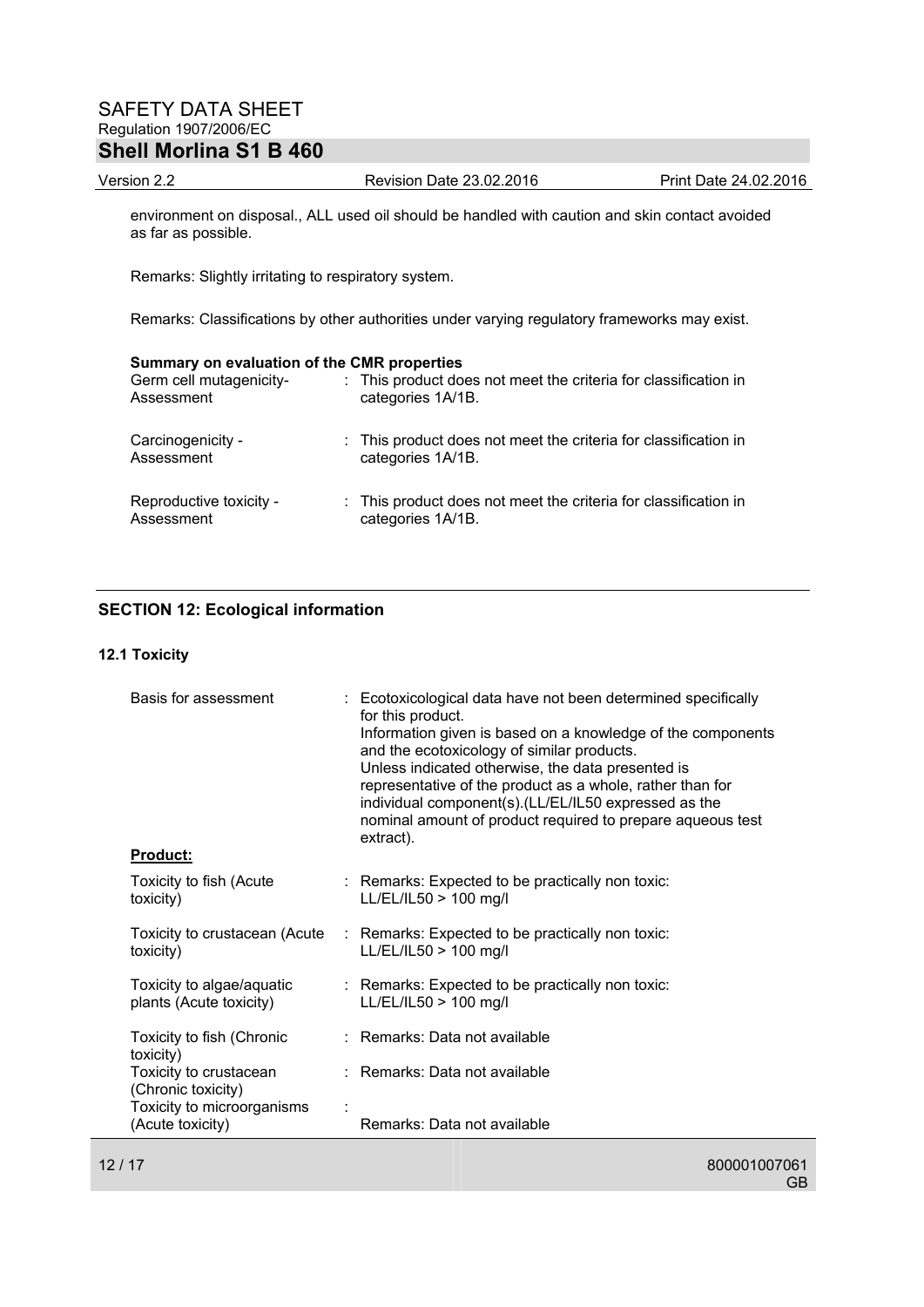Version 2.2 Revision Date 23.02.2016 Print Date 24.02.2016

| 12.2 Persistence and degradability         |                                                                                                                                                                                                                                                                                                                                                                                                                                                                       |
|--------------------------------------------|-----------------------------------------------------------------------------------------------------------------------------------------------------------------------------------------------------------------------------------------------------------------------------------------------------------------------------------------------------------------------------------------------------------------------------------------------------------------------|
| <b>Product:</b>                            |                                                                                                                                                                                                                                                                                                                                                                                                                                                                       |
| Biodegradability                           | Remarks: Expected to be not readily biodegradable., Major<br>constituents are expected to be inherently biodegradable, but<br>contains components that may persist in the environment.                                                                                                                                                                                                                                                                                |
| 12.3 Bioaccumulative potential             |                                                                                                                                                                                                                                                                                                                                                                                                                                                                       |
| <b>Product:</b>                            |                                                                                                                                                                                                                                                                                                                                                                                                                                                                       |
| Bioaccumulation                            | : Remarks: Contains components with the potential to<br>bioaccumulate.                                                                                                                                                                                                                                                                                                                                                                                                |
| Partition coefficient: n-<br>octanol/water | : Pow: > 6Remarks: (based on information on similar products)                                                                                                                                                                                                                                                                                                                                                                                                         |
| 12.4 Mobility in soil                      |                                                                                                                                                                                                                                                                                                                                                                                                                                                                       |
| <b>Product:</b>                            |                                                                                                                                                                                                                                                                                                                                                                                                                                                                       |
| Mobility                                   | Remarks: Liquid under most environmental conditions., If it<br>enters soil, it will adsorb to soil particles and will not be<br>mobile.<br>Remarks: Floats on water.                                                                                                                                                                                                                                                                                                  |
| 12.5 Results of PBT and vPvB assessment    |                                                                                                                                                                                                                                                                                                                                                                                                                                                                       |
| <b>Product:</b>                            |                                                                                                                                                                                                                                                                                                                                                                                                                                                                       |
| Assessment                                 | : This mixture does not contain any REACH registered<br>substances that are assessed to be a PBT or a vPvB.                                                                                                                                                                                                                                                                                                                                                           |
| 12.6 Other adverse effects                 |                                                                                                                                                                                                                                                                                                                                                                                                                                                                       |
| <b>Product:</b>                            |                                                                                                                                                                                                                                                                                                                                                                                                                                                                       |
| Additional ecological<br>information       | Product is a mixture of non-volatile components, which are not<br>expected to be released to air in any significant quantities.,<br>Not expected to have ozone depletion potential,<br>photochemical ozone creation potential or global warming<br>potential.<br>Poorly soluble mixture., May cause physical fouling of aquatic<br>organisms.<br>Mineral oil is not expected to cause any chronic effects to<br>aquatic organisms at concentrations less than 1 mg/l. |

# **SECTION 13: Disposal considerations**

### **13.1 Waste treatment methods**

| Product | : Waste product should not be allowed to contaminate soil or |  |
|---------|--------------------------------------------------------------|--|
| 13/17   | 800001007061<br>GB                                           |  |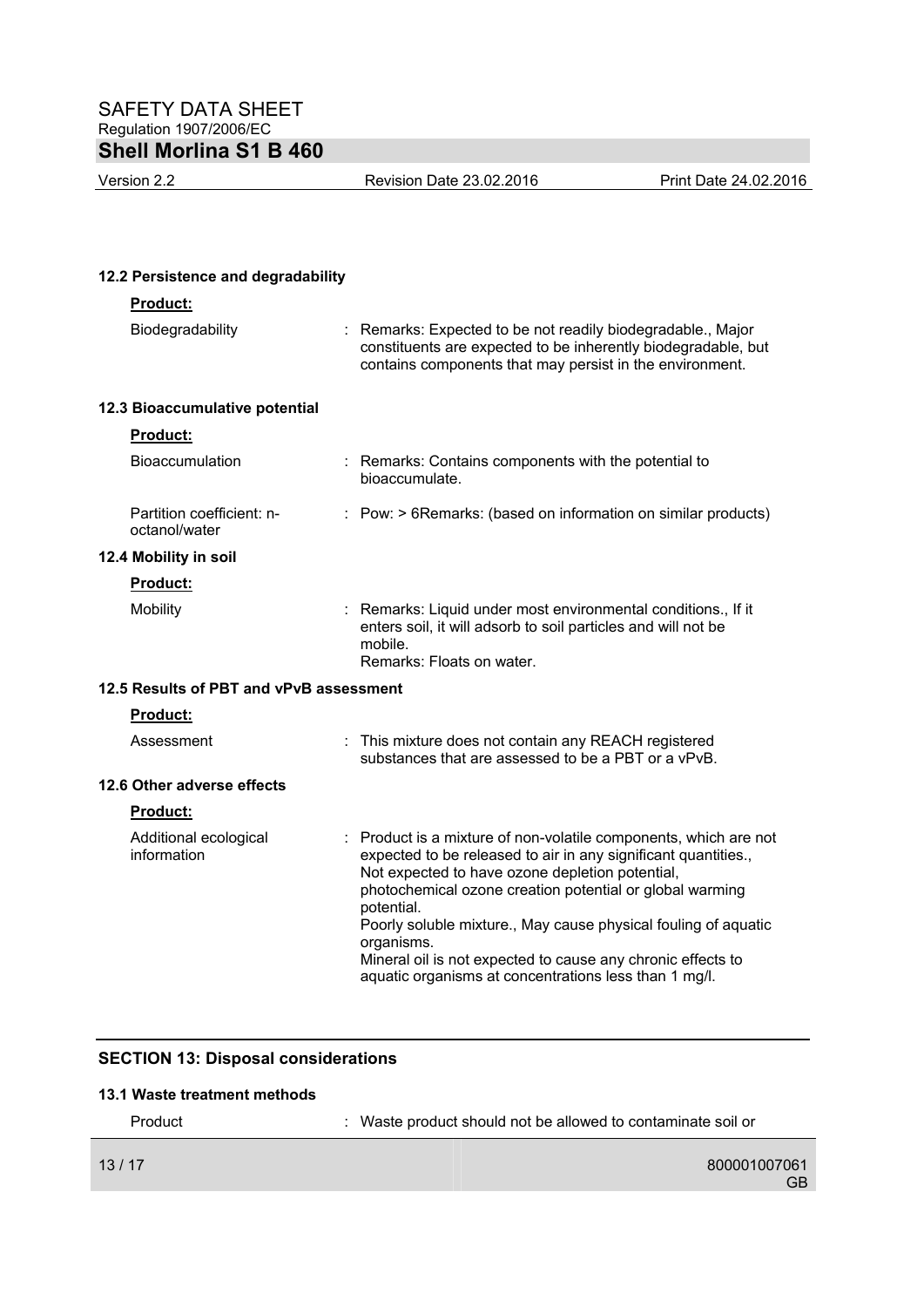| <b>Shell Morlina S1 B 460</b>        |                                                                                               |                                                                                                                                                                                                                                                            |
|--------------------------------------|-----------------------------------------------------------------------------------------------|------------------------------------------------------------------------------------------------------------------------------------------------------------------------------------------------------------------------------------------------------------|
| Version 2.2                          | <b>Revision Date 23.02.2016</b>                                                               | Print Date 24.02.2016                                                                                                                                                                                                                                      |
|                                      | Waste, spills or used product is dangerous waste.                                             | ground water, or be disposed of into the environment.                                                                                                                                                                                                      |
|                                      | national, and local laws and regulations.<br>national requirements and must be complied with. | Disposal should be in accordance with applicable regional,<br>Local regulations may be more stringent than regional or                                                                                                                                     |
| Contaminated packaging               | national, and local laws and regulations.                                                     | Dispose in accordance with prevailing regulations, preferably<br>to a recognized collector or contractor. The competence of<br>the collector or contractor should be established beforehand.<br>Disposal should be in accordance with applicable regional, |
| Local legislation<br>Waste catalogue | : EU Waste Disposal Code (EWC):                                                               |                                                                                                                                                                                                                                                            |
| <b>Waste Code</b>                    | $: 130205*$                                                                                   |                                                                                                                                                                                                                                                            |
| <b>Remarks</b>                       | user.                                                                                         | Classification of waste is always the responsibility of the end                                                                                                                                                                                            |

# **SECTION 14: Transport information**

| 14.1 UN number                    |                                   |
|-----------------------------------|-----------------------------------|
| <b>ADR</b>                        | Not regulated as a dangerous good |
| <b>RID</b>                        | Not regulated as a dangerous good |
| <b>IMDG</b>                       | Not regulated as a dangerous good |
| <b>IATA</b>                       | Not regulated as a dangerous good |
| 14.2 Proper shipping name         |                                   |
| <b>ADR</b>                        | Not regulated as a dangerous good |
| <b>RID</b>                        | Not regulated as a dangerous good |
| <b>IMDG</b>                       | Not regulated as a dangerous good |
| <b>IATA</b>                       | Not regulated as a dangerous good |
| 14.3 Transport hazard class       |                                   |
| <b>ADR</b>                        | Not regulated as a dangerous good |
| <b>RID</b>                        | Not regulated as a dangerous good |
| <b>IMDG</b>                       | Not regulated as a dangerous good |
| IATA                              | Not regulated as a dangerous good |
| 14.4 Packing group                |                                   |
| <b>ADR</b>                        | Not regulated as a dangerous good |
| <b>RID</b>                        | Not regulated as a dangerous good |
| <b>IMDG</b>                       | Not regulated as a dangerous good |
| <b>IATA</b>                       | Not regulated as a dangerous good |
| <b>14.5 Environmental hazards</b> |                                   |
| <b>ADR</b>                        | Not regulated as a dangerous good |
| <b>RID</b>                        | Not regulated as a dangerous good |
| <b>IMDG</b>                       | Not regulated as a dangerous good |
|                                   |                                   |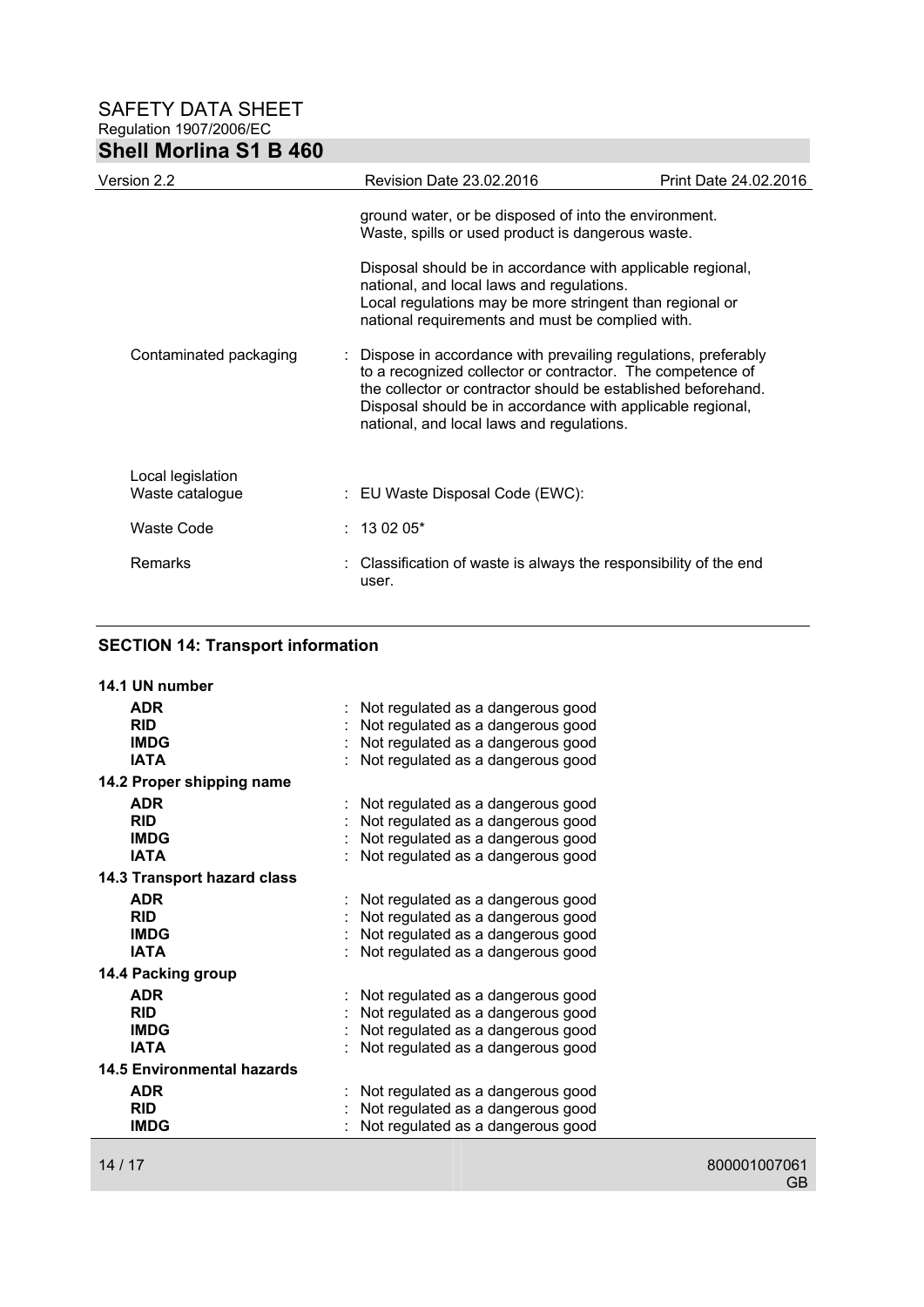| <b>Shell Morlina S1 B 460</b>     |                                                                                                                                                                                      |                       |
|-----------------------------------|--------------------------------------------------------------------------------------------------------------------------------------------------------------------------------------|-----------------------|
| Version 2.2                       | Revision Date 23.02.2016                                                                                                                                                             | Print Date 24.02.2016 |
| 14.6 Special precautions for user |                                                                                                                                                                                      |                       |
| <b>Remarks</b>                    | : Special Precautions: Refer to Chapter 7, Handling & Storage,<br>for special precautions which a user needs to be aware of or<br>needs to comply with in connection with transport. |                       |
|                                   | 14.7 Transport in bulk according to Annex II of MARPOL 73/78 and the IBC Code                                                                                                        |                       |
| Pollution category                | : Not applicable                                                                                                                                                                     |                       |
| Ship type<br>Product name         | : Not applicable<br>: Not applicable                                                                                                                                                 |                       |
| Special precautions               | : Not applicable                                                                                                                                                                     |                       |
| <b>Additional Information</b>     | : MARPOL Annex 1 rules apply for bulk shipments by sea.                                                                                                                              |                       |

# **SECTION 15: Regulatory information**

#### **15.1 Safety, health and environmental regulations/legislation specific for the substance or mixture**

| REACH - List of substances subject to authorisation | : Product is not subject to |
|-----------------------------------------------------|-----------------------------|
| (Annex XIV)                                         | Authorisation under REACH.  |

Volatile organic compounds : 0 %

Other regulations : Environmental Protection Act 1990 (as amended). Health and Safety at Work etc. Act 1974. Consumers Protection Act 1987. Pollution Prevention and Control Act 1999. Environment Act 1995. Factories Act 1961. The Carriage of Dangerous Goods and Use of Transportable Pressure Equipment (Amendment) Regulations 2011. Chemicals (Hazard Information and Packaging for Supply) Regulations 2009. Control of Substances Hazardous to Health Regulations 2002 (as amended). Merchant Shipping (Dangerous Goods and Marine Pollutants) Regulations 1997. Reporting of Injuries, Diseases and Dangerous Occurrences Regulations 1995 (as amended). Personal Protective Equipment Regulations 2002. Personal Protective Equipment at Work Regulations 1992. Hazardous Waste (England and Wales) Regulations 2005(as amended). Control of Major Accident Hazards Regulations 1999 (as amended). Renewable Transport Fuel Obligations Order 2007 (as amended). Energy Act 2011. Environmental Permitting (England and Wales) Regulations 2010 (as amended). Waste (England and Wales) Regulations 2011 (as amended). Planning (Hazardous Substances) Act 1990 and associated regulations. The Environmental Protection (Controls on Ozone-Depleting Substances) Regulations 2011.

## **The components of this product are reported in the following inventories:**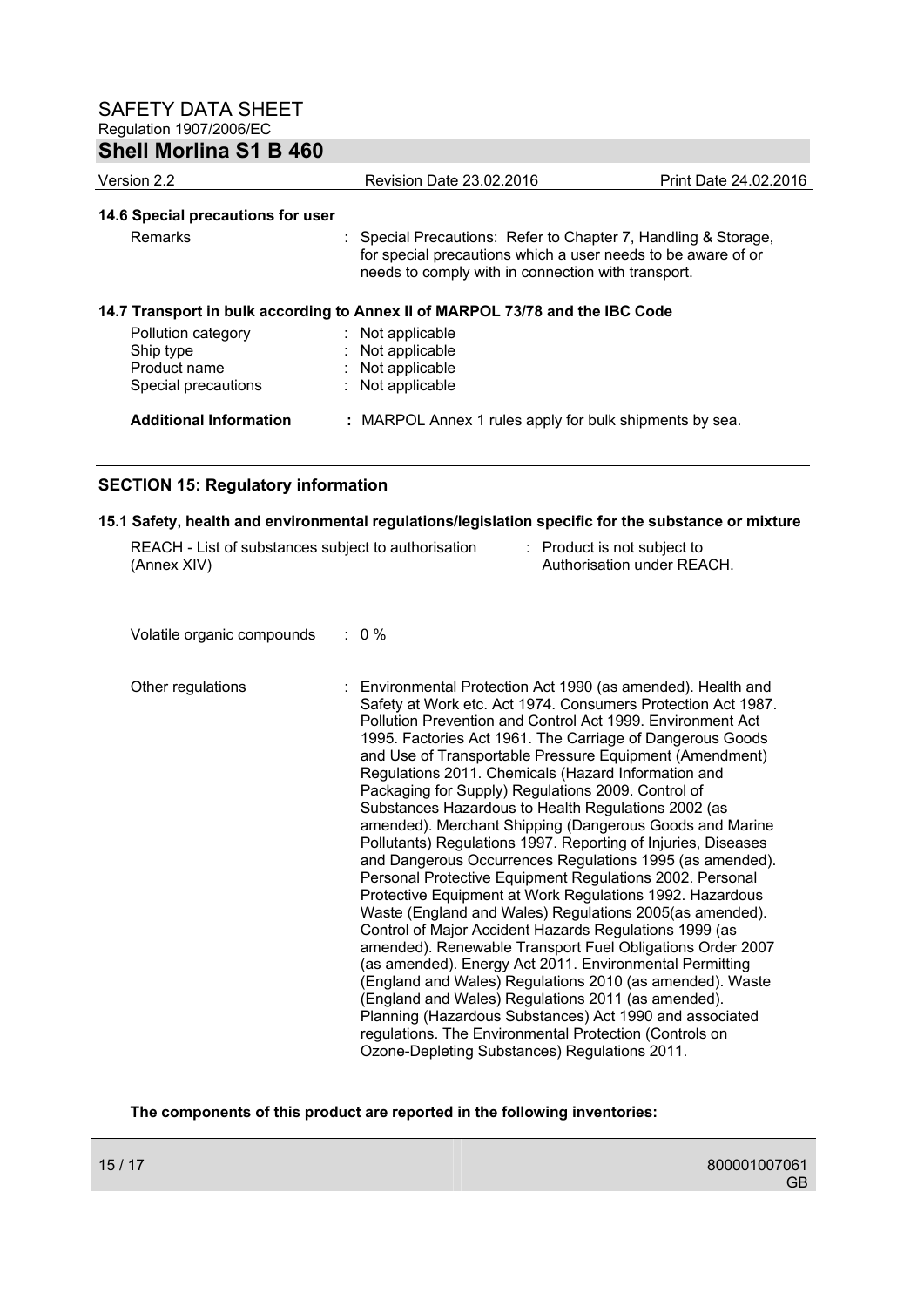| Version 2.2              | Revision Date 23.02.2016                                               | Print Date 24.02.2016 |
|--------------------------|------------------------------------------------------------------------|-----------------------|
| EINECS/ELINCS/EC<br>TSCA | : All components listed or polymer exempt.<br>: All components listed. |                       |

### **15.2 Chemical safety assessment**

No Chemical Safety Assessment has been carried out for this substance/mixture by the supplier.

# **SECTION 16: Other information**

,

| Abbreviations and Acronyms | The standard abbreviations and acronyms used in this<br>document can be looked up in reference literature (e.g.<br>scientific dictionaries) and/or websites. |
|----------------------------|--------------------------------------------------------------------------------------------------------------------------------------------------------------|
|                            | ACGIH = American Conference of Governmental Industrial<br>Hygienists                                                                                         |
|                            | ADR = European Agreement concerning the International<br>Carriage of Dangerous Goods by Road                                                                 |
|                            | AICS = Australian Inventory of Chemical Substances                                                                                                           |
|                            | ASTM = American Society for Testing and Materials                                                                                                            |
|                            | BEL = Biological exposure limits<br>BTEX = Benzene, Toluene, Ethylbenzene, Xylenes                                                                           |
|                            | <b>CAS = Chemical Abstracts Service</b>                                                                                                                      |
|                            | CEFIC = European Chemical Industry Council                                                                                                                   |
|                            | CLP = Classification Packaging and Labelling                                                                                                                 |
|                            | COC = Cleveland Open-Cup<br>DIN = Deutsches Institut fur Normung                                                                                             |
|                            | DMEL = Derived Minimal Effect Level                                                                                                                          |
|                            | DNEL = Derived No Effect Level                                                                                                                               |
|                            | DSL = Canada Domestic Substance List                                                                                                                         |
|                            | EC = European Commission<br>EC50 = Effective Concentration fifty                                                                                             |
|                            | ECETOC = European Center on Ecotoxicology and                                                                                                                |
|                            | <b>Toxicology Of Chemicals</b>                                                                                                                               |
|                            | ECHA = European Chemicals Agency                                                                                                                             |
|                            | EINECS = The European Inventory of Existing Commercial<br><b>Chemical Substances</b>                                                                         |
|                            | EL50 = Effective Loading fifty<br><b>ENCS = Japanese Existing and New Chemical Substances</b><br>Inventory                                                   |
|                            | EWC = European Waste Code                                                                                                                                    |
|                            | GHS = Globally Harmonised System of Classification and<br>Labelling of Chemicals                                                                             |
|                            | IARC = International Agency for Research on Cancer                                                                                                           |
|                            | IATA = International Air Transport Association                                                                                                               |
|                            | IC50 = Inhibitory Concentration fifty<br>IL50 = Inhibitory Level fifty                                                                                       |
|                            | <b>IMDG = International Maritime Dangerous Goods</b>                                                                                                         |
|                            | INV = Chinese Chemicals Inventory                                                                                                                            |
|                            | IP346 = Institute of Petroleum test method $N^{\circ}$ 346 for the                                                                                           |